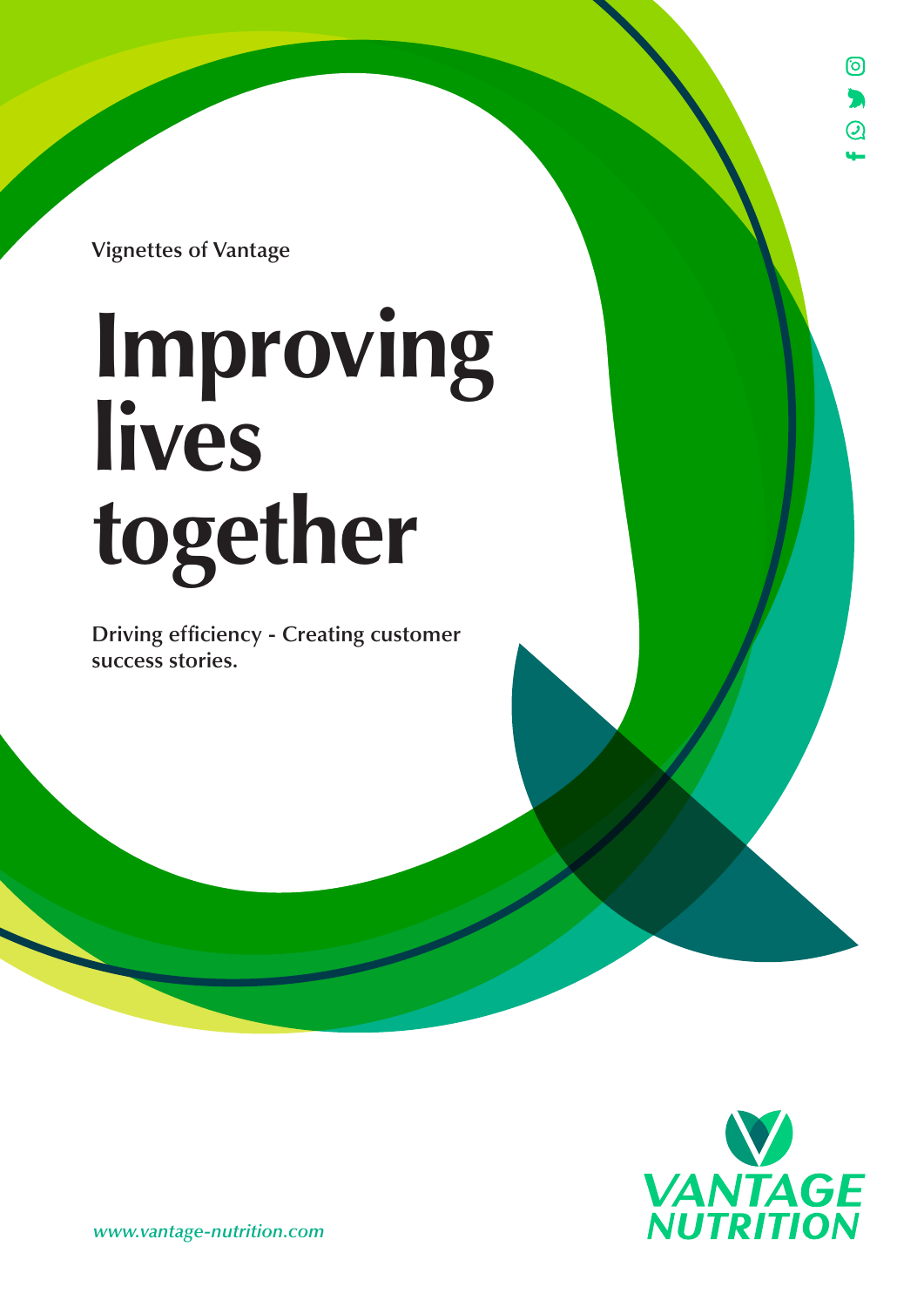

## **Our client**

Our client, Blackgoldust, is a research-driven healthcare company with a strong interest in cell regenerative nutrition. They specialise in developing products with green ingredients. They had developed a unique product - cell regenerating antioxidant that helps repair and regenerate body cells and tissues which is necessary to recover from cell related disorders (such as bronchial asthma, cysts, progressive and benign tumours, ulcers, paralysis due to stroke or trauma, coma, hysteria, cancer).

The product was created in the form of powder blend using an indigenously patented technology. However, this form was not quite viable as powder and needed to be delivered in liquid form to ensure maximum bioavailability. They soon zeroed down on capsules. The winner obviously was liquid-filled hard capsules because of its greater bioavailability enhancing ability in comparison to soft gelatin capsule.

## **Our collaboration**

Soon, we were tasked with the first leg of the project – developing the powder into liquid-filled hard capsules. Our team of expert scientists were able to successfully formulate the product using our indigenously developed V-FillTM technology.

Once, the development batches were ready, we worked in tangent with our client to manufacture a pilot batch and performed stability studies on this batch which yielded desirable results. We waited no further and proceeded with production batches which followed a smooth course.

All the support from development to commercial scale production was being extended to our client during the nationwide lockdown that was announced at the time of the COVID-19 pandemic. However, despite this challenge, the project was accomplished in record time by closely collaborating with our client and bringing in integration at all levels.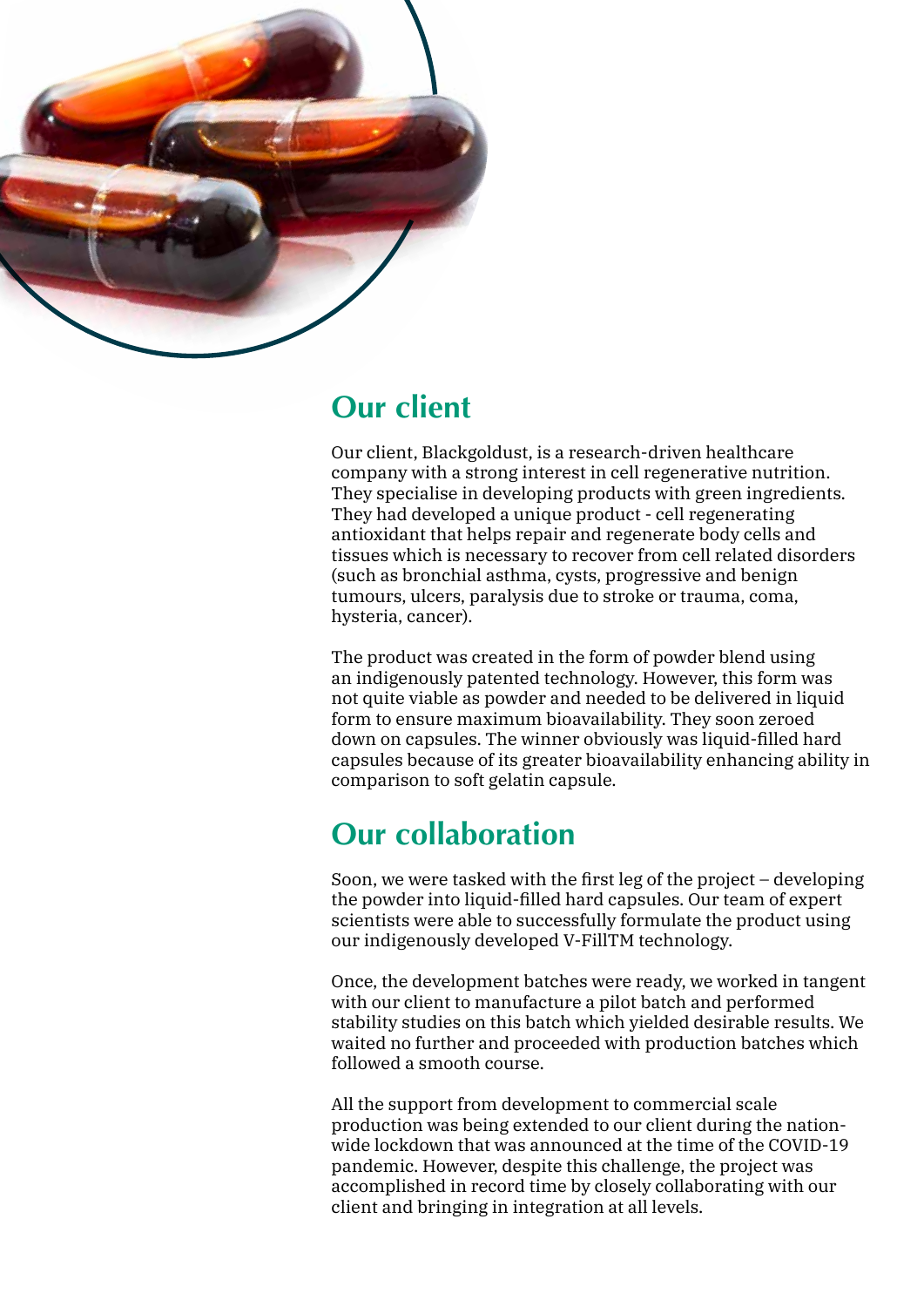

*"Vantage Nutrition helped us develop our product very smoothly in record time. It couldn't have been done better especially when the entire country was under lockdown."*

Mr Ananta Arora Founder, Blackgoldust

## **The world of endless possibilities**

Cell regenerative nutrition and therapy is an emerging field of research, that holds promising solutions to heal several diseases. It gives us immense pride to have been able to be a part of this ground-breaking project. The endless potential and breadth of possibilities offered by liquid-filled hard capsules helped us deliver tailored solutions that could translate our clients' innovative concept into a winning product.

## **The story in a nutshell**

## **Our client's need**

A development and manufacturing partner that will support right from product formulation to commercialisation

## **The solution**

- End-to-end support for product formulation, stability studies, production, packaging, and launch
- Collaboration during tough (COVID) times
- Accomplishment of the project in record time using V-Fill™ technology